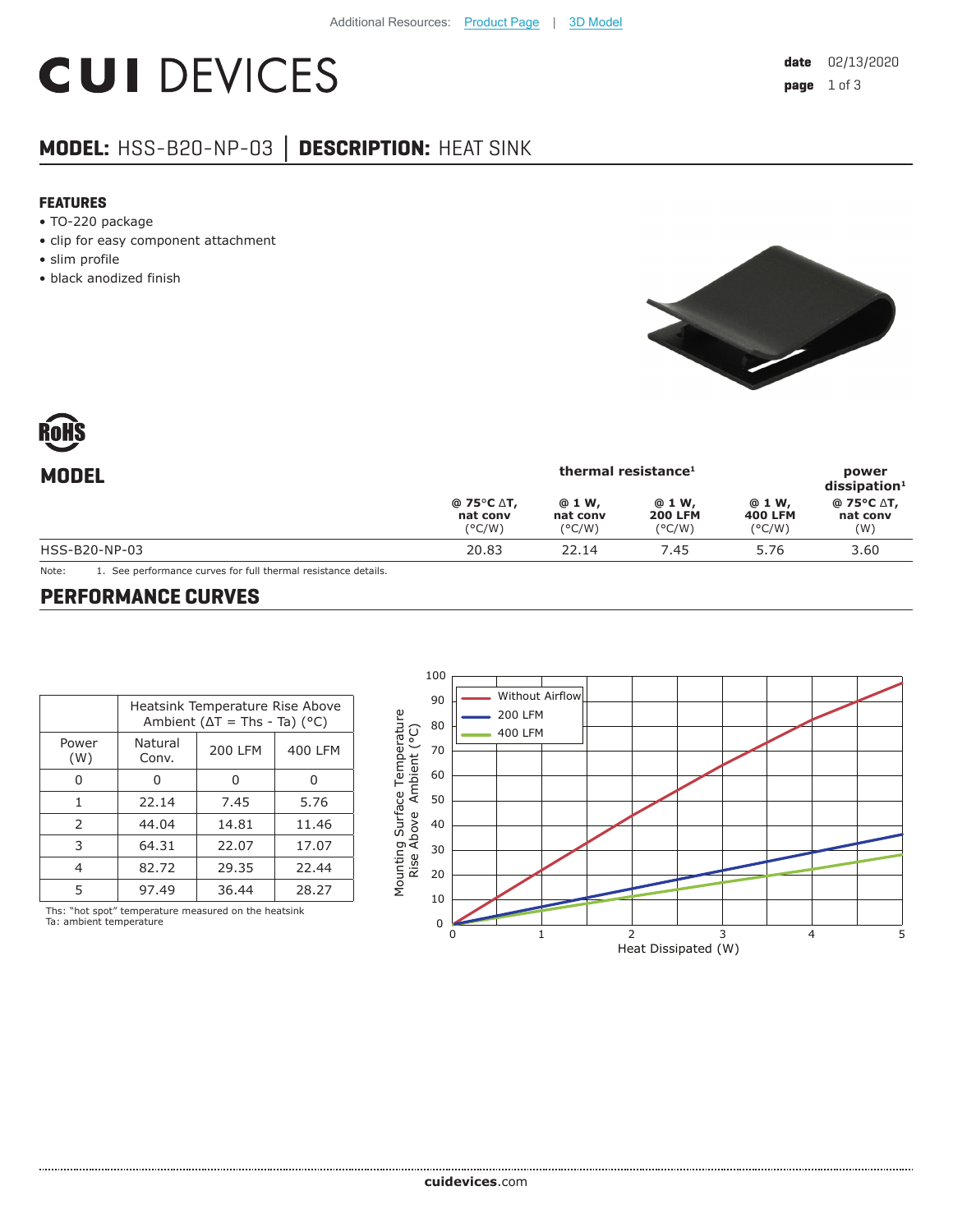### **MECHANICAL DRAWING**

units: mm  $t$ olerance:  $\pm 0.5$  mm

| MATFRIAI         | AL5052         |
|------------------|----------------|
|                  |                |
| <b>FINISH</b>    | black anodized |
|                  |                |
| <b>THICKNESS</b> | $0.8$ mm       |
|                  |                |
| WEIGHT           | 2.3q           |